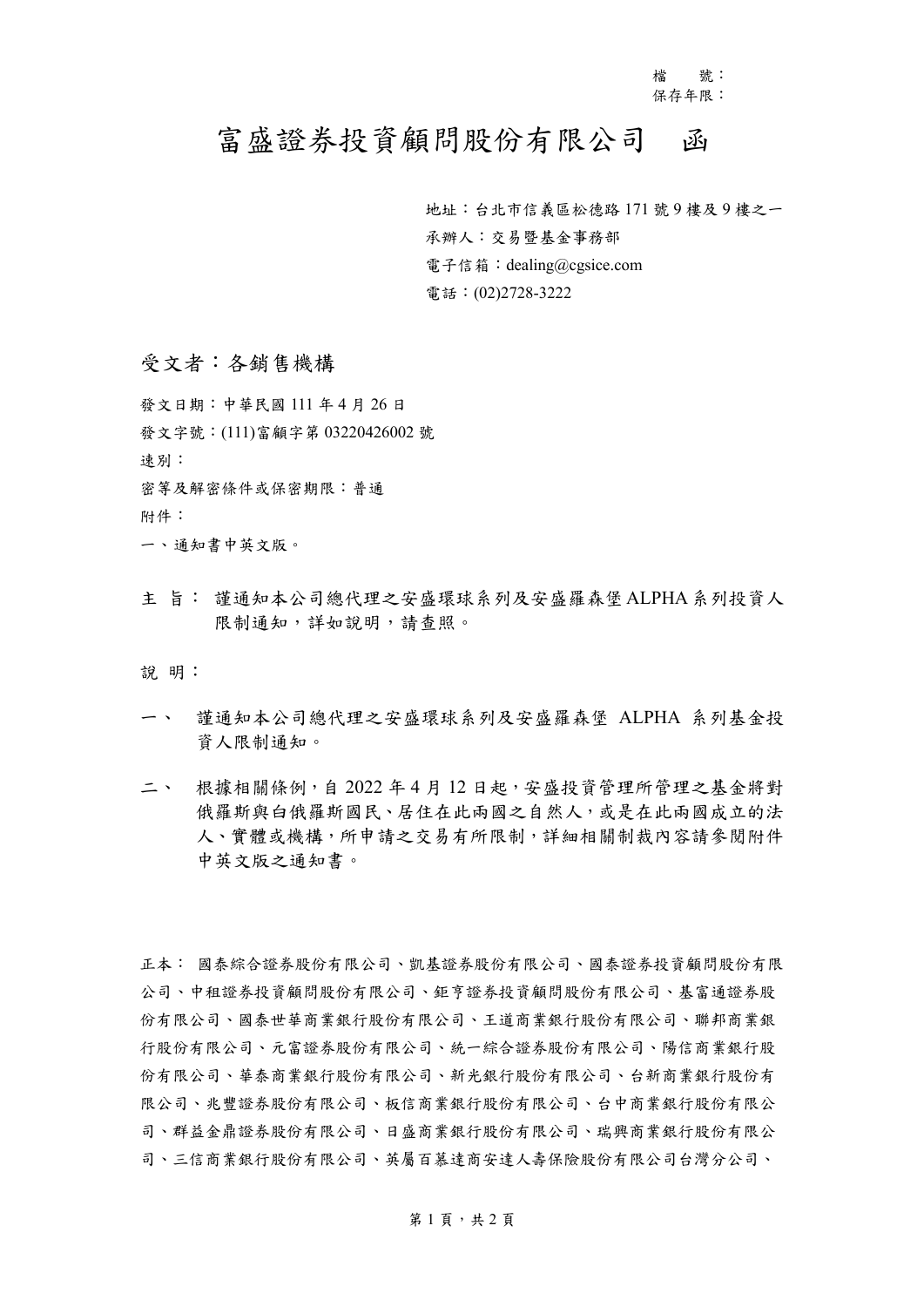高雄銀行股份有限公司、華南商業銀行股份有限公司、臺灣銀行股份有限公司、臺灣中小 企業銀行股份有限公司、國泰人壽保險股份有限公司、華南永昌綜合證券股份有限公司、 好好證券股份有限公司、京城商業銀行股份有限公司、法商法國巴黎人壽保險股份有限公 司台灣分公司。

副本:第一商業銀行股份有限公司法國巴黎人壽投資專戶。

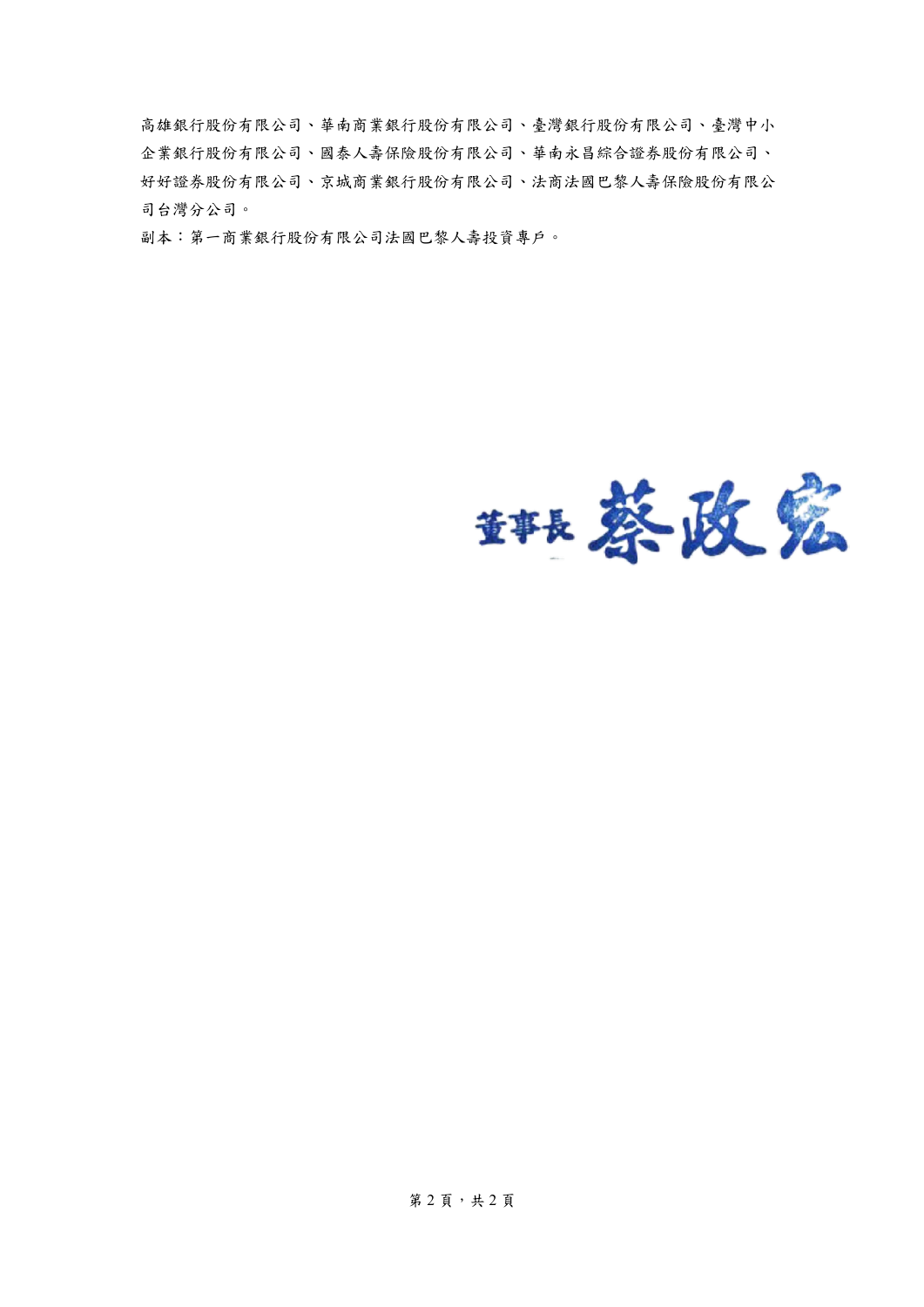

## Important Notification AXA IM April 22, 2022

Dear Client,

We are contacting you regarding further restrictive measures related to the finance sector that were introduced by EU Council in view of the gravity of the situation and in response to Russia's and Belarus's actions destabilising the situation in Ukraine.

Note that whilst this communication focuses on the below-mentioned additional restrictive measures, other sanctions and/or restrictive measures introduced pursuant to the below Relevant Regulations or otherwise may be relevant to your respective businesses and we strongly recommend you to review, consider, implement and give full effect to all relevant sanctions and/or restrictive measures.

Council Regulation (EU) 2022/328 of 25 February 2022 amending Regulation (EU) No 833/2014 concerning restrictive measures in view of Russia's actions destabilising the situation in Ukraine , and Council Regulation (EU) 2022/398 of 9 March 2022 amending Regulation (EC) No 765/2006 concerning restrictive measures in view of the situation in Belarus and the involvement of Belarus in the Russian aggression against Ukraine (the "Relevant Regulations") form part of, and give effect to, certain of these restrictive measures and seek to, inter alia, significantly limit the financial inflows from Russia and Belarus to the Union by prohibiting the acceptance of deposits exceeding certain values from Russian and Belarussian nationals or residents, the holding of accounts of Russian or Belarussian clients by Union central securities depositories, as well as the selling of euro denominated securities to Russian and Belarussian clients.

 A number of the new and/or revised restrictive measures introduced pursuant to the Relevant Regulations have an effective date of 12th April 2022 and one such restrictive measure that we wish to specifically draw your attention to is a prohibition to sell euro denominated transferable securities issued after 12th April 2022 or units in collective investment undertakings providing exposure to such securities to the following "Relevant Persons":

- any Russian / Belarusian national;
- any natural person residing in Russia / Belarus; or
- any legal person, entity or body established in Russia / Belarus.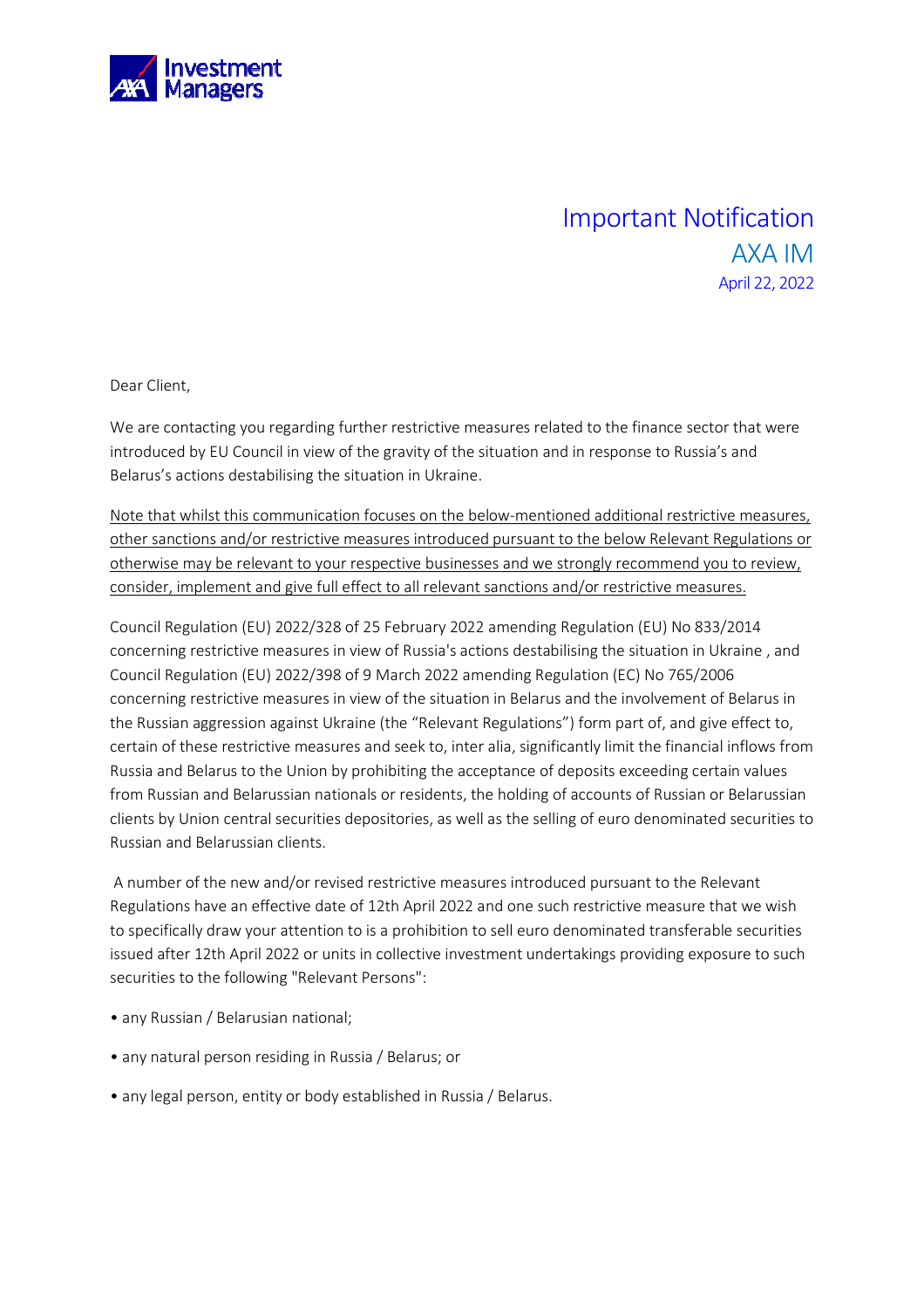

Please note that this definition shall not include nationals of a EU member state or natural persons having a temporary or permanent residence permit in a EU member state.

As it is operationally difficult to put in place the exact regulatory requirements and as AXA IM is willing to go beyond sanctions restrictions, we ask you to apply the following rules to Relevant Persons regardless of currency type:

- New investors: no new Relevant Persons can be accepted as investors in AXA IM funds
- Existing investors:
	- o Relevant Persons can remain in AXA IM funds\*
	- o Relevant Persons can redeem\*
	- o Relevant Persons cannot request additional subscriptions

\* Except nationals, natural persons residing in Russia / Belarus or a legal person, entity or body established in Russia / Belarus subject to restrictive measures or sanctions; for those persons the relevant sanctioned and/or restrictive measures should be applied.

In case of questions, please contact the Chief Compliance Officer of the AXA IM management company concerned.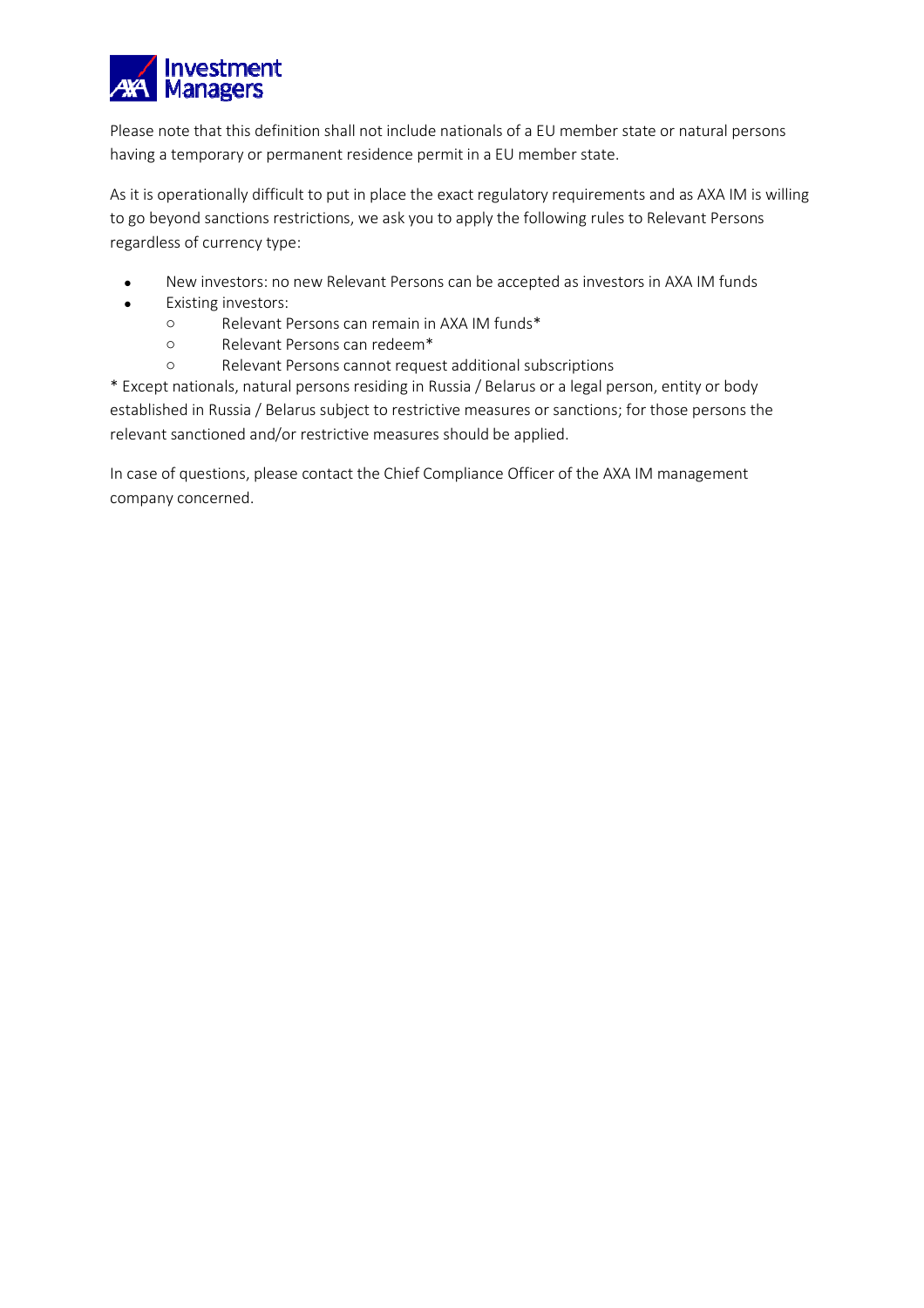

重要通知 安盛投資管理 2022年4月22日

尊貴的客戶:

本通訊乃因應俄烏局勢的嚴重性,以及俄羅斯和白俄羅斯干擾烏克蘭穩定的行動而發出,下文 將進一步闡述歐盟理事會在金融業進一步採取的限制措施。

請注意,本通訊雖然聚焦於下文所提及的額外限制措施,但根據下文相關條例或以其他方式採 取的其他制裁及/或限制措施, 仍然可能影響到您的業務, 我們強烈建議您審核、考慮、實施 和全面實行所有相關制裁及/或限制措施。

2022年2月25日頒佈的理事會條例(EU)第2022/328號修訂了條例(EU)第833/2014號,其內容有關 就俄羅斯干擾烏克蘭局勢穩定的行動採取限制措施;及2022年3月9日頒佈的理事會條例(EU)第 2022/398號修訂了條例(EC)第765/2006號,其內容有關就白俄羅斯局勢,及白俄羅斯參與俄羅 斯侵略烏克蘭採取限制措施(統稱為「相關條例」),兩項條例均構成這些限制措施的一部分 及賦予其作用,並尋求(其中包括)透過禁止接受俄羅斯和白俄羅斯國民或居民超過一定價值 的存款、禁止歐盟中央證券託管機構擁有俄羅斯或白俄羅斯客戶的賬戶、及禁止向俄羅斯和白 俄羅斯客戶出售以歐元計價的證券,從而大幅限制俄羅斯和白俄羅斯流入歐盟的資金。

根據相關條例採取的若干新訂及/或經修訂限制措施,其生效日期為2022年4月12日,我們 懇請您特別留意其中一項限制措施 ─ 禁止向「相關人士」(見下文)出售在2022年4月12日後 發行以歐元計價的可轉讓證券,或集體投資計劃的單位以讓上述人士投資該等證券:

- 任何俄羅斯/白俄羅斯國民;
- 居於俄羅斯/白俄羅斯的任何自然人;或
- 在俄羅斯/白俄羅斯成立的任何法人、實體或機構。